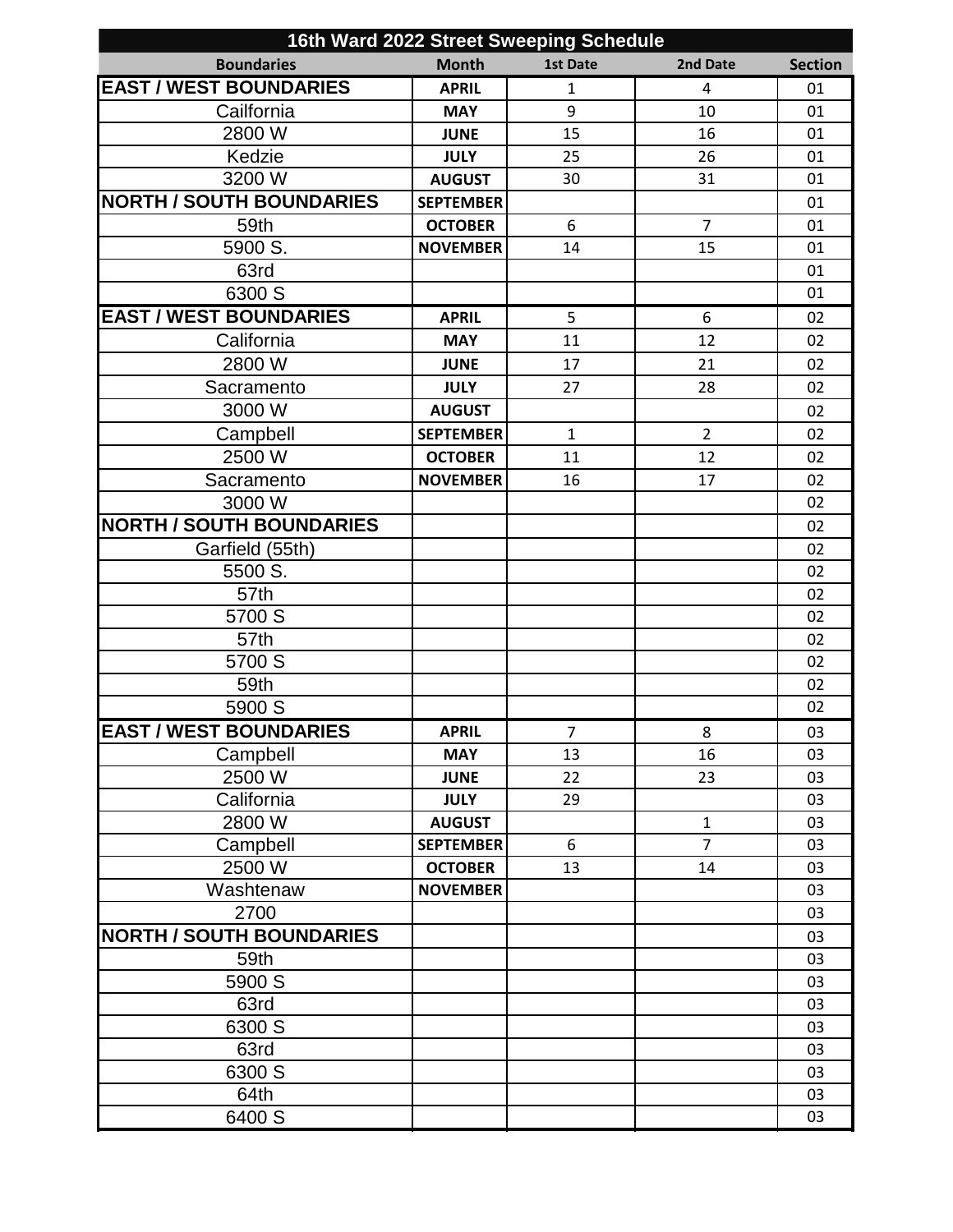| 16th Ward 2022 Street Sweeping Schedule |                  |                 |          |                |
|-----------------------------------------|------------------|-----------------|----------|----------------|
| <b>Boundaries</b>                       | <b>Month</b>     | <b>1st Date</b> | 2nd Date | <b>Section</b> |
| <b>EAST / WEST BOUNDARIES</b>           | <b>APRIL</b>     | 11              | 12       | 04             |
| <b>Bell</b>                             | <b>MAY</b>       | 17              | 18       | 04             |
| 2232 W                                  | <b>JUNE</b>      | 24              | 27       | 04             |
| Oakley                                  | <b>JULY</b>      |                 |          | 04             |
| 2300 W                                  | <b>AUGUST</b>    | $\overline{2}$  | 3        | 04             |
| <b>Bell</b>                             | <b>SEPTEMBER</b> | 8               | 9        | 04             |
| 2232 W                                  | <b>OCTOBER</b>   | 17              | 18       | 04             |
| Campbell                                | <b>NOVEMBER</b>  |                 |          | 04             |
| 2500 W                                  |                  |                 |          | 04             |
| <b>NORTH / SOUTH BOUNDARIES</b>         |                  |                 |          | 04             |
| 56th                                    |                  |                 |          | 04             |
| 5600 S                                  |                  |                 |          | 04             |
| 57th                                    |                  |                 |          | 04             |
| 5700 S                                  |                  |                 |          | 04             |
| 57th                                    |                  |                 |          | 04             |
| 57th                                    |                  |                 |          | 04             |
| 59th                                    |                  |                 |          | 04             |
| 5900 S                                  |                  |                 |          | 04             |
| <b>EAST / WEST BOUNDARIES</b>           | <b>APRIL</b>     | 13              | 14       | 05             |
| Damen                                   | <b>MAY</b>       | 19              | 20       | 05             |
| 2000 W                                  | <b>JUNE</b>      | 28              | 29       | 05             |
| Campbell                                | <b>JULY</b>      |                 |          | 05             |
| 2500 W                                  | <b>AUGUST</b>    | 4               | 5        | 05             |
| Damen                                   | <b>SEPTEMBER</b> | 12              | 13       | 05             |
| 2000 W                                  | <b>OCTOBER</b>   | 19              | 20       | 05             |
| Oakley                                  | <b>NOVEMBER</b>  |                 |          | 05             |
| 2300 W                                  |                  |                 |          | 05             |
| <b>NORTH / SOUTH BOUNDARIES</b>         |                  |                 |          | 05             |
| 63rd St.                                |                  |                 |          | 05             |
| 6300 S.                                 |                  |                 |          | 05             |
| Marquette Rd. (67th)                    |                  |                 |          | 05             |
| 6700 S                                  |                  |                 |          | 05             |
| Marquette Rd. (67th)                    |                  |                 |          | 05             |
| 6700 S                                  |                  |                 |          | 05             |
| 68th                                    |                  |                 |          | 05             |
| 6800 S.                                 |                  |                 |          | 05             |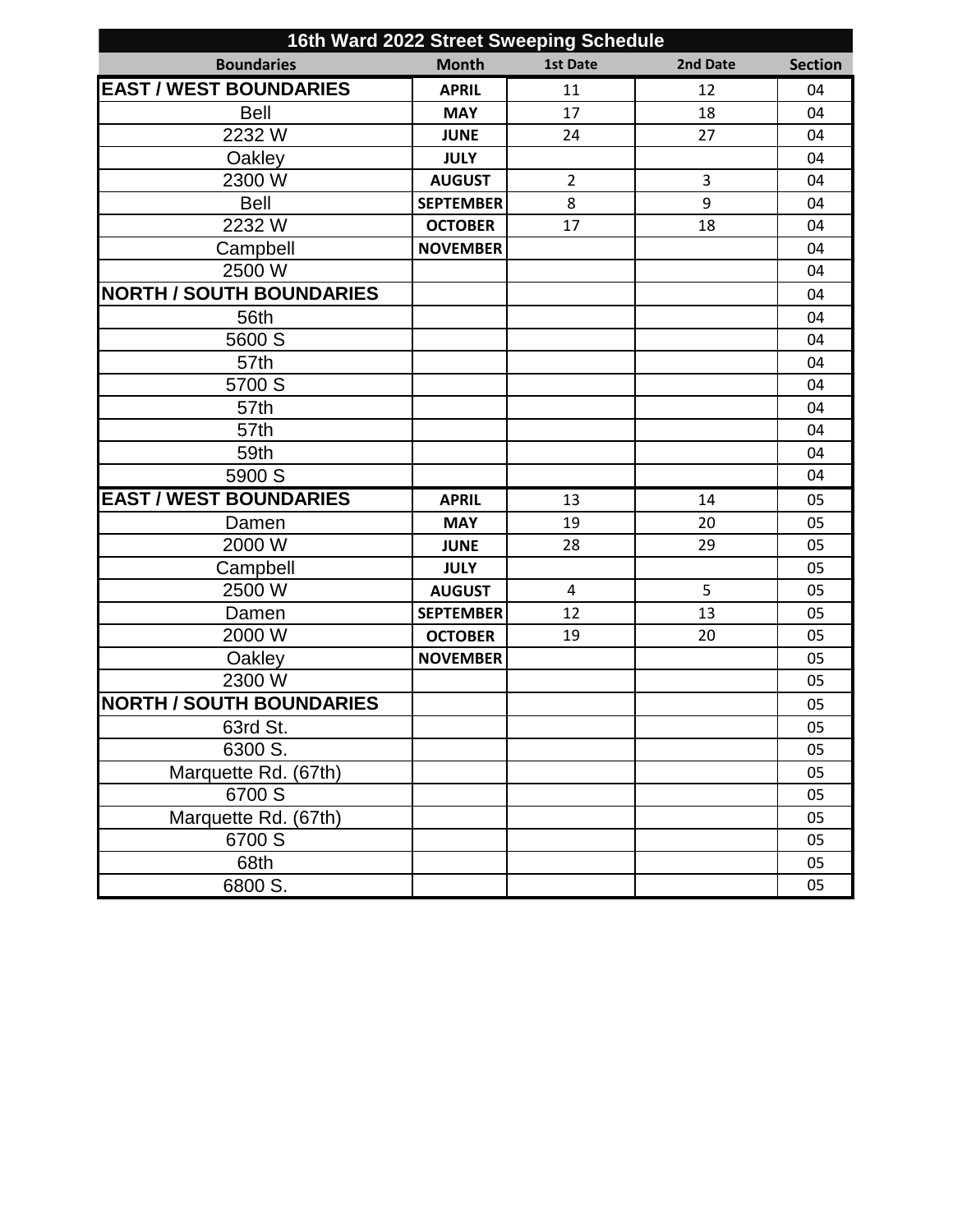| 16th Ward 2022 Street Sweeping Schedule |                  |                 |              |                |
|-----------------------------------------|------------------|-----------------|--------------|----------------|
| <b>Boundaries</b>                       | <b>Month</b>     | <b>1st Date</b> | 2nd Date     | <b>Section</b> |
| <b>EAST / WEST BOUNDARIES</b>           | <b>APRIL</b>     | 15              | 18           | 06             |
| Loomis                                  | <b>MAY</b>       | 23              | 24           | 06             |
| 1400 W                                  | <b>JUNE</b>      | 30              |              | 06             |
| Marshfield                              | <b>JULY</b>      |                 | $\mathbf{1}$ | 06             |
| 1632 W                                  | <b>AUGUST</b>    | 8               | 9            | 06             |
| Loomis                                  | <b>SEPTEMBER</b> | 14              | 15           | 06             |
| 1400 W                                  | <b>OCTOBER</b>   | 21              | 24           | 06             |
| Ashland                                 | <b>NOVEMBER</b>  |                 |              | 06             |
| 1600 W                                  |                  |                 |              | 06             |
| <b>NORTH / SOUTH BOUNDARIES</b>         |                  |                 |              | 06             |
| 63rd                                    |                  |                 |              | 06             |
| 6300 S                                  |                  |                 |              | 06             |
| 64th                                    |                  |                 |              | 06             |
| 6400 S                                  |                  |                 |              | 06             |
| 64th                                    |                  |                 |              | 06             |
| 6400 S                                  |                  |                 |              | 06             |
| Marquette Rd. (67th)                    |                  |                 |              | 06             |
| 6700 S                                  |                  |                 |              | 06             |
| <b>EAST / WEST BOUNDARIES</b>           | <b>APRIL</b>     | 19              | 20           | 07             |
| Green                                   | <b>MAY</b>       | 25              | 26           | 07             |
| 832W                                    | <b>JUNE</b>      |                 |              | 07             |
| Loomis                                  | <b>JULY</b>      | 5               | 6            | 07             |
| 1400 W                                  | <b>AUGUST</b>    | 10              | 11           | 07             |
| Green                                   | <b>SEPTEMBER</b> | 16              | 19           | 07             |
| 832 w                                   | <b>OCTOBER</b>   | 25              | 26           | 07             |
| Racine                                  | <b>NOVEMBER</b>  |                 |              | 07             |
| 1200 w                                  |                  |                 |              | 07             |
| <b>NORTH / SOUTH BOUNDARIES</b>         |                  |                 |              | 07             |
| 63rd                                    |                  |                 |              | 07             |
| 6300 S                                  |                  |                 |              | 07             |
| 64th                                    |                  |                 |              | 07             |
| 6400 S                                  |                  |                 |              | 07             |
| 64th                                    |                  |                 |              | 07             |
| 6400 S                                  |                  |                 |              | 07             |
| 65th                                    |                  |                 |              | 07             |
| 6500 s                                  |                  |                 |              | 07             |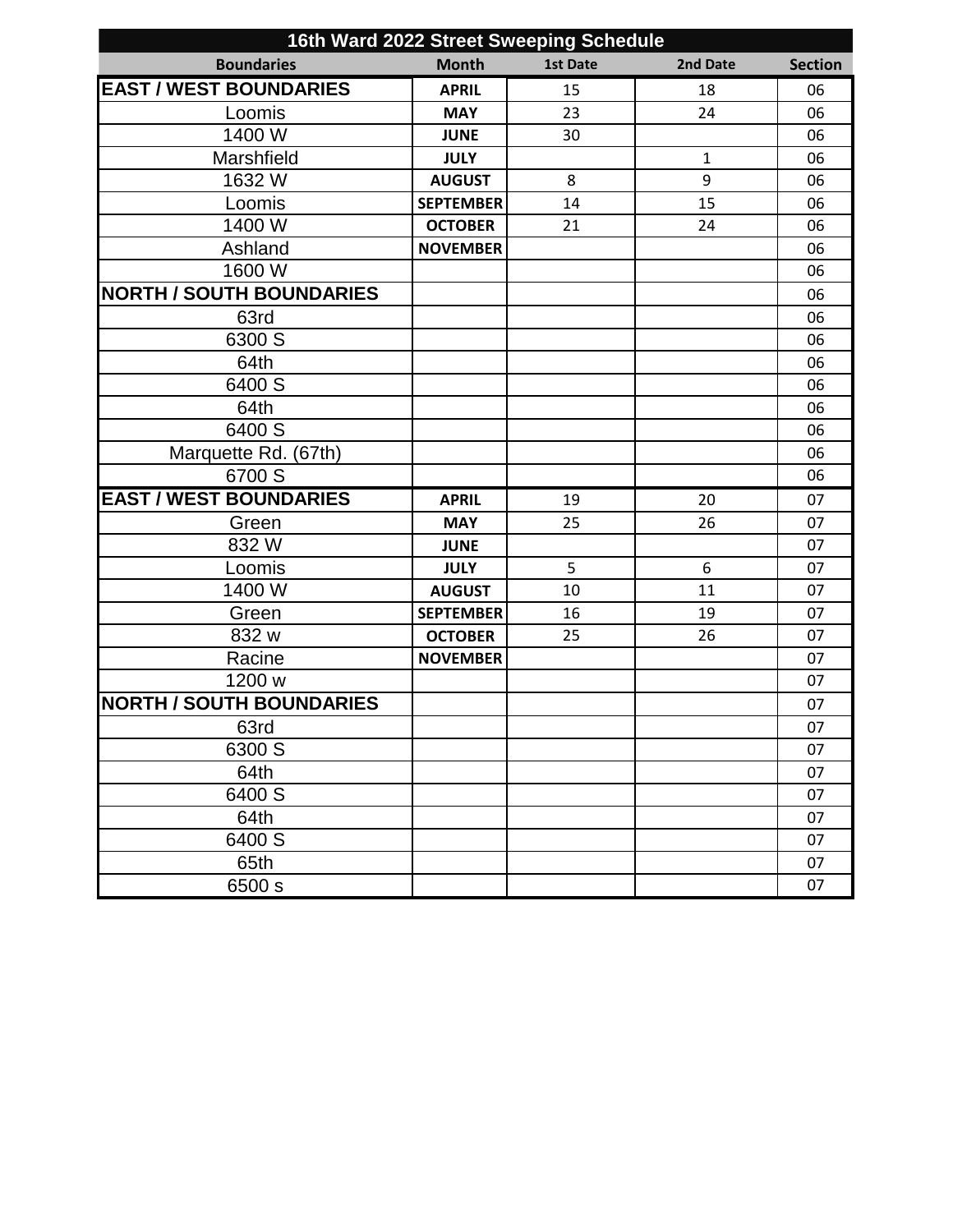| 16th Ward 2022 Street Sweeping Schedule |                  |                 |                |                |
|-----------------------------------------|------------------|-----------------|----------------|----------------|
| <b>Boundaries</b>                       | <b>Month</b>     | <b>1st Date</b> | 2nd Date       | <b>Section</b> |
| <b>EAST / WEST BOUNDARIES</b>           | <b>APRIL</b>     | 21              | 22             | 08             |
| Emerald                                 | <b>MAY</b>       | 27              | 31             | 08             |
| 732W                                    | <b>JUNE</b>      |                 |                | 08             |
| Racine                                  | <b>JULY</b>      | $\overline{7}$  | 8              | 08             |
| 1200 W                                  | <b>AUGUST</b>    | 12              | 15             | 08             |
| Wallace                                 | <b>SEPTEMBER</b> | 20              | 21             | 08             |
| 600 W                                   | <b>OCTOBER</b>   | 27              | 28             | 08             |
| Racine                                  | <b>NOVEMBER</b>  |                 |                | 08             |
| 1200 W                                  |                  |                 |                | 08             |
| <b>NORTH / SOUTH BOUNDARIES</b>         |                  |                 |                | 08             |
| 59th                                    |                  |                 |                | 08             |
| 5900 S                                  |                  |                 |                | 08             |
| 60th                                    |                  |                 |                | 08             |
| 6000 S                                  |                  |                 |                | 08             |
| 60th                                    |                  |                 |                | 08             |
| 6000 S                                  |                  |                 |                | 08             |
| 63rd                                    |                  |                 |                | 08             |
| 6300 S                                  |                  |                 |                | 08             |
| <b>EAST / WEST BOUNDARIES</b>           | <b>APRIL</b>     | 25              | 26             | 09             |
| Racine                                  | <b>MAY</b>       |                 |                | 09             |
| 1200 W                                  | <b>JUNE</b>      | $\mathbf{1}$    | $\overline{2}$ | 09             |
| Ashland                                 | <b>JULY</b>      | 11              | 12             | 09             |
| 1600 W                                  | <b>AUGUST</b>    | 16              | 17             | 09             |
| Racine                                  | <b>SEPTEMBER</b> | 22              | 23             | 09             |
| 1200 W                                  | <b>OCTOBER</b>   | 31              |                | 09             |
| Marshfield                              | <b>NOVEMBER</b>  |                 | $\mathbf{1}$   | 09             |
| 1632W                                   |                  |                 |                | 09             |
| <b>NORTH / SOUTH BOUNDARIES</b>         |                  |                 |                | 09             |
| 59th                                    |                  |                 |                | 09             |
| 5900 S                                  |                  |                 |                | 09             |
| 62nd                                    |                  |                 |                | 09             |
| 6200 S                                  |                  |                 |                | 09             |
| 62nd                                    |                  |                 |                | 09             |
| 6200 S                                  |                  |                 |                | 09             |
| 63rd                                    |                  |                 |                | 09             |
| 6300 S                                  |                  |                 |                | 09             |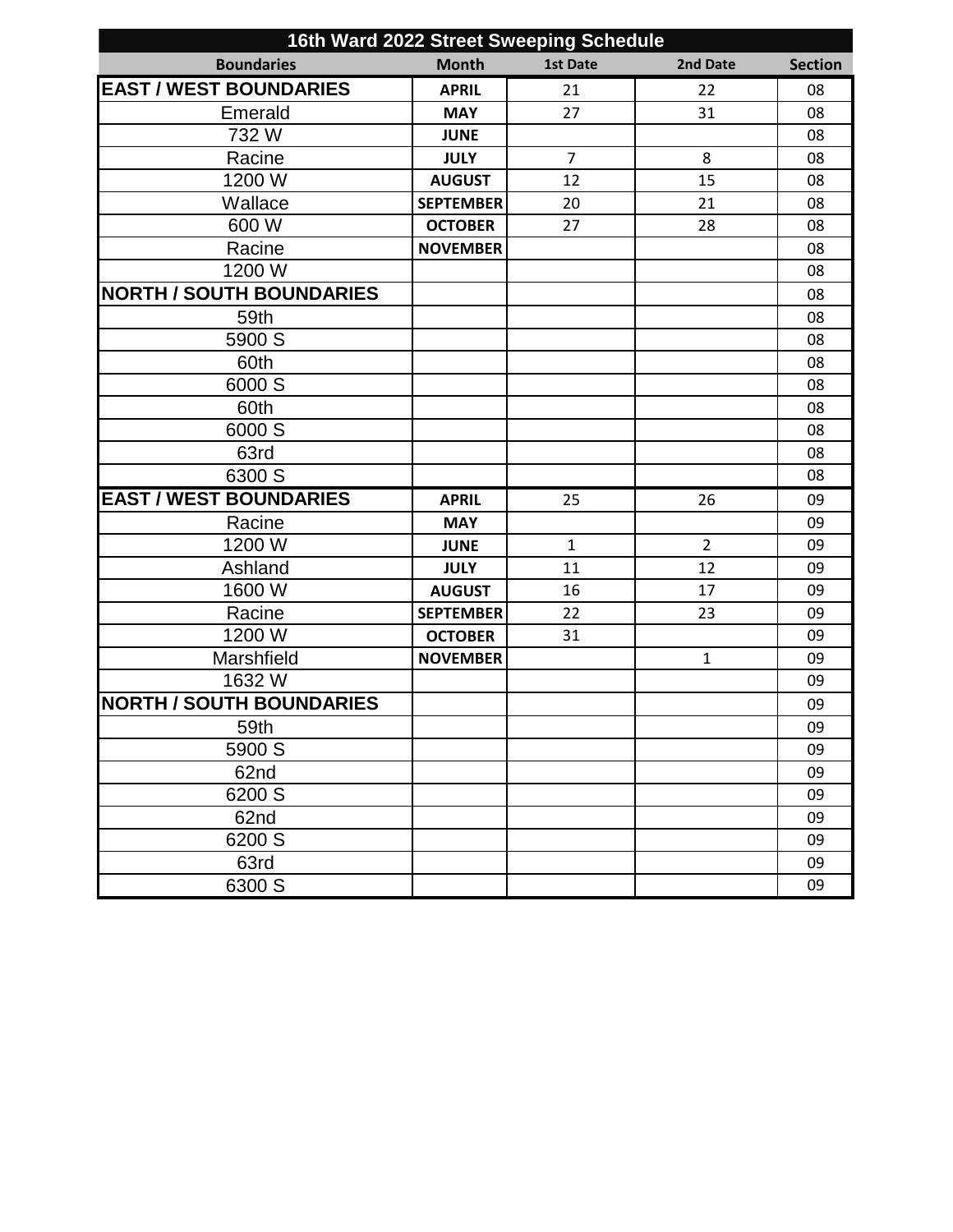| 16th Ward 2022 Street Sweeping Schedule |                  |                 |                |                |
|-----------------------------------------|------------------|-----------------|----------------|----------------|
| <b>Boundaries</b>                       | <b>Month</b>     | <b>1st Date</b> | 2nd Date       | <b>Section</b> |
| <b>EAST / WEST BOUNDARIES</b>           | <b>APRIL</b>     | 27              | 28             | 10             |
| Peoria                                  | <b>MAY</b>       |                 |                | 10             |
| 900 W                                   | <b>JUNE</b>      | 3               | 6              | 10             |
| Elizabeth                               | <b>JULY</b>      | 13              | 14             | 10             |
| 1232 W                                  | <b>AUGUST</b>    | 18              | 19             | 10             |
| Halsted                                 | <b>SEPTEMBER</b> | 26              | 27             | 10             |
| 800 W                                   | <b>OCTOBER</b>   |                 |                | 10             |
| Elizabeth                               | <b>NOVEMBER</b>  | $\overline{2}$  | 3              | 10             |
| 1232 W                                  |                  |                 |                | 10             |
| <b>NORTH / SOUTH BOUNDARIES</b>         |                  |                 |                | 10             |
| Garfield (55th)                         |                  |                 |                | 10             |
| 5500 S.                                 |                  |                 |                | 10             |
| 57th                                    |                  |                 |                | 10             |
| 5700 S                                  |                  |                 |                | 10             |
| 57th                                    |                  |                 |                | 10             |
| 5700 S                                  |                  |                 |                | 10             |
| 59th                                    |                  |                 |                | 10             |
| 5900 S                                  |                  |                 |                | 10             |
| <b>EAST / WEST BOUNDARIES</b>           | <b>APRIL</b>     | 29              |                | 11             |
| Elizabeth                               | <b>MAY</b>       |                 | $\overline{2}$ | 11             |
| 1232 W                                  | <b>JUNE</b>      | $\overline{7}$  | 8              | 11             |
| Marshfield                              | <b>JULY</b>      | 15              | 18             | 11             |
| 1632 W                                  | <b>AUGUST</b>    | 22              | 23             | 11             |
| <b>NORTH / SOUTH BOUNDARIES</b>         | <b>SEPTEMBER</b> | 28              | 29             | 11             |
| Garfield (55th)                         | <b>OCTOBER</b>   |                 |                | 11             |
| 5500 S                                  | <b>NOVEMBER</b>  | 4               | $\overline{7}$ | 11             |
| 59th                                    |                  |                 |                | 11             |
| 5900 S                                  |                  |                 |                | 11             |
| <b>EAST / WEST BOUNDARIES</b>           | <b>APRIL</b>     |                 |                | 12             |
| Justine                                 | <b>MAY</b>       | 3               | 4              | 12             |
| 1532W                                   | <b>JUNE</b>      | 9               | 10             | 12             |
| Honore                                  | <b>JULY</b>      | 19              | 20             | 12             |
| 1832 W                                  | <b>AUGUST</b>    | 24              | 25             | 12             |
| <b>NORTH / SOUTH BOUNDARIES</b>         | <b>SEPTEMBER</b> | 30              |                | 12             |
| 51st                                    | <b>OCTOBER</b>   |                 | 3              | 12             |
| 5100 S                                  | <b>NOVEMBER</b>  | 8               | 9              | 12             |
| Garfield (55th)                         |                  |                 |                | 12             |
| 5500 S                                  |                  |                 |                | 12             |